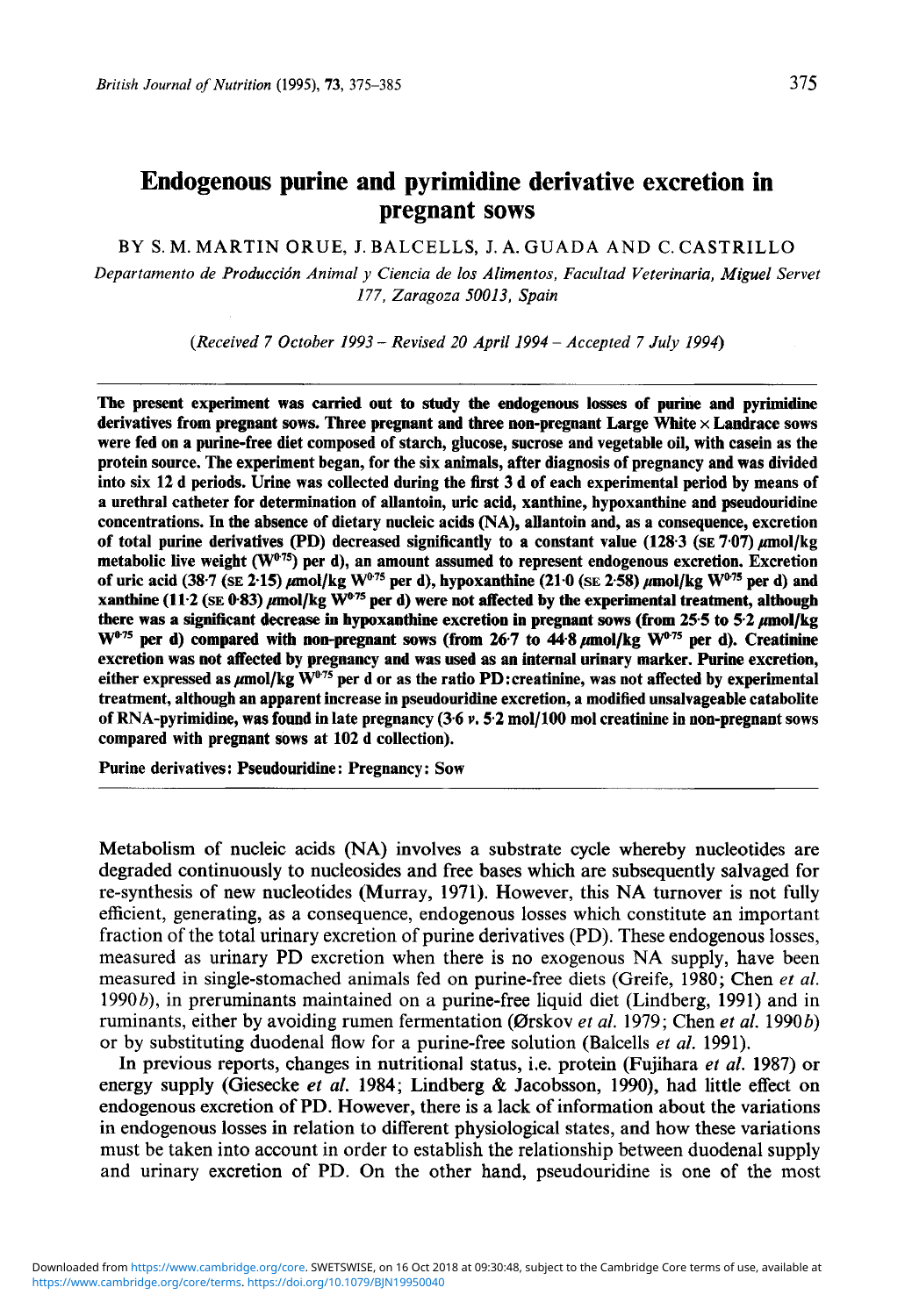important modified transfer RNA (tRNA) and ribosomal RNA (rRNA) nucleosides which, after RNA-chain degradation, cannot be salvaged and is obligately excreted in urine. Urinary excretion of pseudouridine has been suggested as a RNA-turnover marker (Schöch *et al.* 1982) and, further, as a marker of protein synthesis if it is assumed both processes are linked (Sander *et al.* 1986a).

In the present study endogenous excretion of PD and pseudouridine were measured in non-pregnant sows and pregnant sows throughout pregnancy. A preliminary report of some of the results has been made by Martin *et al.* (1993).

# MATERIALS AND METHODS *Animals and feeding*

 $Six Large White × Landrace$  sows with an initial parity of four farrowings were used. Three **of** them (210 **(SD** 15) **kg** live weight) were mated and, after a positive pregnancy diagnosis (30 d after mating), these and the remaining three non-pregnant sows  $(220 \text{ (sD } 7.2) \text{ kg}$  live weight) were fed on a semi-synthetic NA-free diet (3 kg fresh matter/d) containing (relative proportions) maize starch (0.27), glucose (0.27), sucrose (0.20), vegetable oil (0.04), casein **(0.08),** dicalcium phosphate (0.03), straw (ground at 3 mm) (0.10), methionine + threonine  $(0.003)$  and a vitamin-mineral mixture  $(0.007)$ . Vitamins and minerals were included at levels recommended by the Agricultural Research Council (1981).

The experimental diet analysed from weekly samples contained 920 **g** DM kg with the following composition  $(g/kg DM)$ : organic matter 957, protein  $(N \times 6.25)$  80.4, diethyl ether extract 58, crude fibre *56.* The diet contained 19mg adenine and 25mg guanine/kg **DM** and 14.63 **MJ** estimated metabolizable energy/kg DM calculated on an as-fed basis. Animals were fed twice daily (08.30 and 15.30 hours) and kept in individualstall-housing with free access to drinking water.

### *Experimental design*

The experiment began after diagnosis of pregnancy, with a gradual substitution of a commercial diet by the experimental diet over **4** d. Urinary collection started 8 d later for three consecutive days using a Foley catheter (Folatex; **28** mm, 10 ml balloon) inserted into the bladder. The same collection procedure was repeated every 12 d until parturition, giving a total of six collection periods. All animals were weighed twice, in the preexperimental period and at the beginning of the experiment, while non-pregnant sows were also weighed at the end of the experiment.

# *Sample preparation and chemical analyses*

Daily total urine excretion was collected over  $1 \text{ M-H}_2\text{SO}_4$  (final pH  $\lt 3$ ). Urine weight and specific gravity were recorded and four subsamples  $(0.3\%$  of total) were stored immediately at  $-20^\circ$  until analysed. Urinary allantoin, uric acid, hypoxanthine and xanthine were analysed by reversed-phase **HPLC**, using two Spherisorb C-18 ODS-5  $(4.6 \times 250 \text{ mm})$ columns, according to the technique described by Balcells *et al.* (1992). Pseudouridine from urine, and adenine and guanine from feed samples were also analysed using the technique described previously. Before analysis, feed samples (250 mg) were hydrolysed for 1 h at 100° with 6 ml 1<sup>-7</sup> M-perchloric acid-0<sup>-1</sup> mM-Allopurinol followed by immediate neutralization with 4 M-KOH. Retention times for pseudouridine in urine samples and adenine and guanine in feed samples were 11-0,13.5 and 18.0 min respectively, with the three compounds showing a similar chromatographic behaviour to that described in the original technique. The average recovery of standards added to urine was in the order of 90% and the day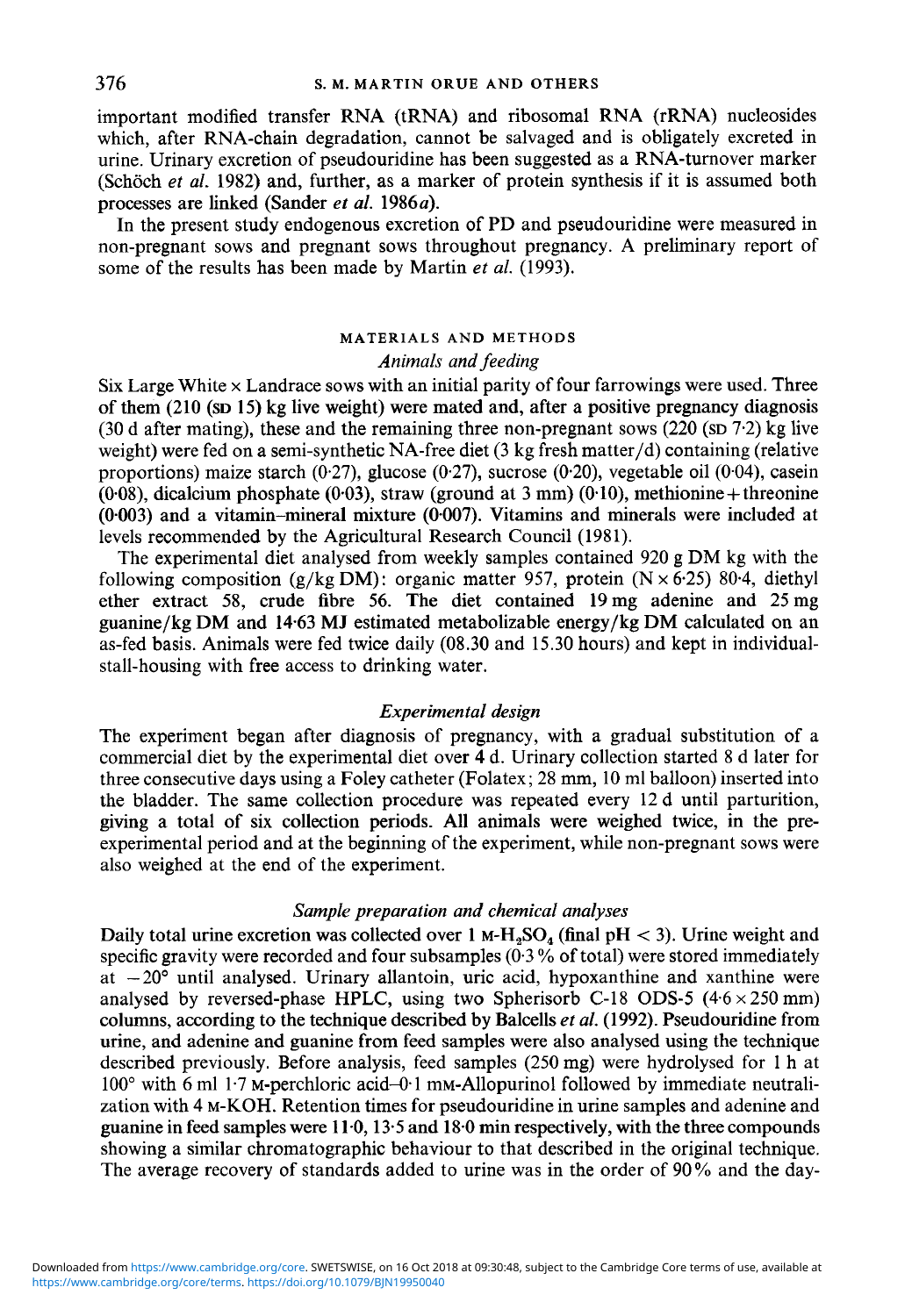to-day variability was  $< 10\%$ . Pseudouridine was not detected in feed samples. Creatinine was analysed using a Technicon **RA-500** with a picric acid reaction (Technicon Instruments Co. Inc. **1989).** 

## *Calculation and statistical analysis*

Data were subjected to a factorial analysis of variance, with animals within physiological stages as the main plot and collection period as the subplot (Steel & Torrie, **1980).** An orthogonal set of contrasts over collection time was used to compare treatment means. All calculations were made using the BMDP **(1990)** package.

### **RESULTS**

Animals remained in good health throughout the experiment, consuming all the experimental diet. However, one of the pregnant sows aborted **(54** d after mating) and the experimental procedure was subsequently repeated with the same animal. Mean period of gestation was **116 (SE** 07) d, and litter sizes were nine, fourteen and twelve piglets respectively for each sow. Mean birth weight, recorded **3** h post-farrowing when piglets were clean and dry, was **1.6 (SE 0.06)** kg. The weights of the sows remained constant during the gradual substitution of the commercial diet, and in non-pregnant sows throughout the experimental period. All variables were related to initial body weight.

### *Purine-derivative excretion*

Daily excretion for individual PD and the statistical significance of treatment effects are shown in Table 1. Allantoin excretion decreased significantly following dietary exclusion of purines, from previous values of 401 (se 40·7)  $\mu$ mol/kg metabolic live weight (W<sup>0-75</sup>) per d to a mean level of 128.3 (SE 7.07)  $\mu$ mol/kg W<sup>0.75</sup> per d. However, the purine-free diet did not affect the urinary excretion of allantoin precursors, with means of **38.7 (SE 2.15), 11.2 (SE 0.83)** and 21.0 **(SE 2.58)**  $\mu$ mol/kg  $W^{0.75}$  per d for uric acid, xanthine and hypoxanthine respectively. The mean excretion of total endogenous PD was  $199.2$  (SE 9.23)  $\mu$ mol/kg W<sup>0.75</sup> per d with relative amounts of allantoin, uric acid, xanthine and hypoxanthine of **64**   $(SE \ 1.3), 19$  ( $SE \ 0.8$ ), 6 ( $SE \ 0.3$ ) and 11 ( $SE \ 1.3$ )%.

There were no differences in total endogenous PD excretion between pregnant sows **(197.5** (SE 13.77)  $\mu$ mol/kg  $W^{0.75}$  per d) and non-pregnant sows  $(200.9)$  (SE 12.68)  $\mu$ mol/kg W<sup>0.75</sup> per d), reflecting the constant excretion levels of the main PD (allantoin, uric acid), although hypoxanthine excretion, as salvageable PD, decreased significantly  $(P < 0.005)$  through pregnancy (from 25.5 to 5.2  $\mu$ mol/kg W<sup>0.75</sup> per d).

Significant variations ( $P = 0.05$ ) in PD excretion (particularly in allantoin ( $P = 0.05$ ), uric acid ( $P = 0.03$ ) and xanthine ( $P = 0.02$ )) during the experimental period were detected which were independent of the physiological status. In order to avoid errors associated with possible urinary losses through the catheter urinary excretion was corrected using creatinine as an internal marker. Mean amounts of PD relative to creatinine excretion (PD : creatinine) are shown in Fig. **1.** This method of expression reduced residual variation (coefficient of variation (CV) 27.8, 22.5, 37.3 and 49.0% for daily excretion, compared with **19.9, 19.2,27.8** and **48.5** %, for the ratios of allantoin, uric acid, xanthine and hypoxanthine to creatinine respectively). When corrected for creatinine excretion the variation in PD excretion in relation to the experimental period remained significant  $(P = 0.05)$ .

As stated previously, allantoin: creatinine, uric acid : creatinine and xanthine : creatinine values were not modified by pregnancy (constant mean values were **12.3, 3.7** and 1.0 mol/100 mol creatinine respectively), whereas hypoxanthine: creatinine showed a different pattern ( $P < 0.005$ ), decreasing in pregnant animals. Orthogonal contrasts showed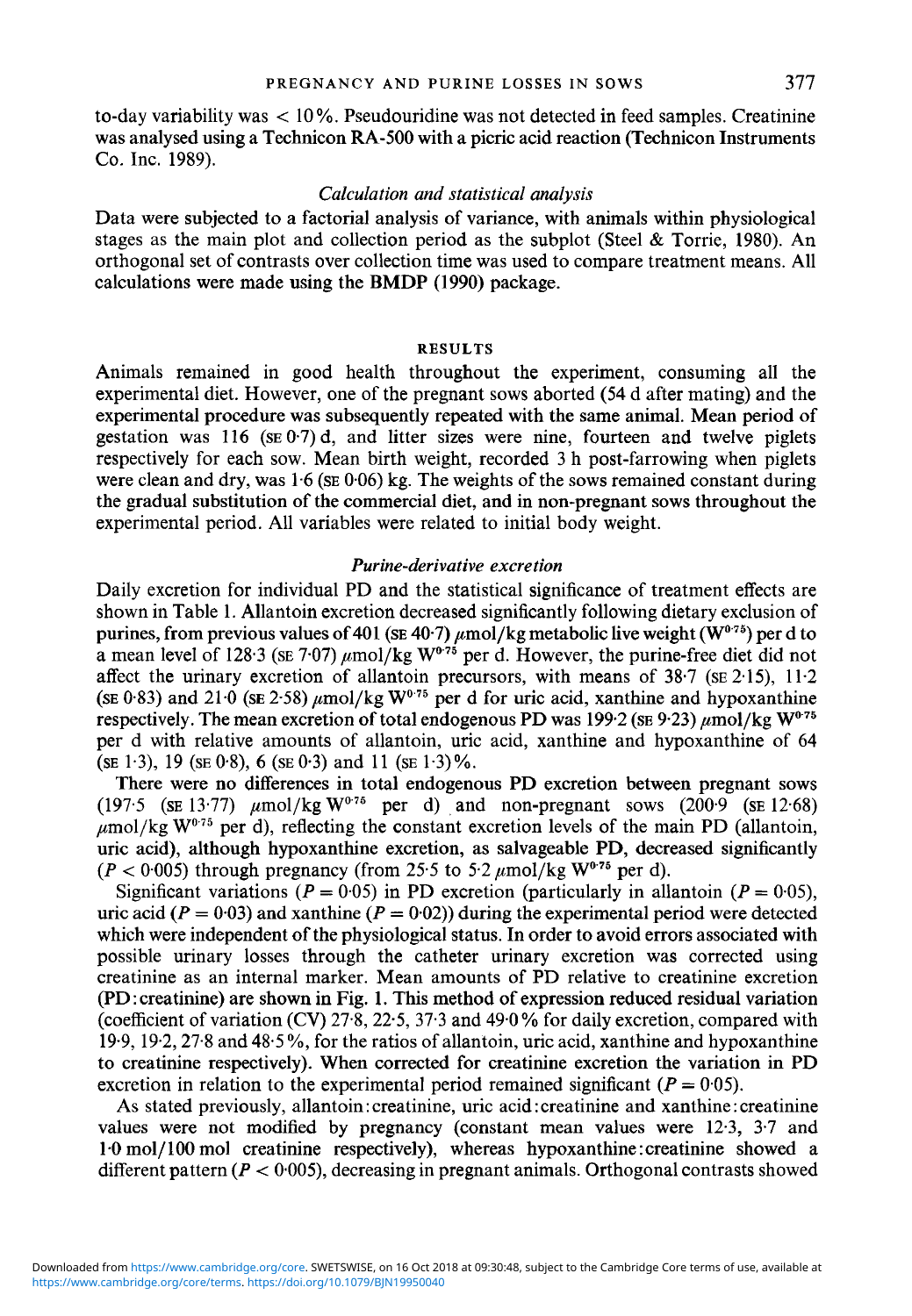|                   |                 |                                                                                |                                                                        |       |                                                                 |                                                                                                  |                                                                   |               | Phase <sup>+</sup>          |           | Period <sub>4</sub>           |            | Phase x period                              |
|-------------------|-----------------|--------------------------------------------------------------------------------|------------------------------------------------------------------------|-------|-----------------------------------------------------------------|--------------------------------------------------------------------------------------------------|-------------------------------------------------------------------|---------------|-----------------------------|-----------|-------------------------------|------------|---------------------------------------------|
|                   |                 |                                                                                |                                                                        |       | Period of pregnancy (d)                                         |                                                                                                  |                                                                   |               | significance<br>Statistical |           | significance<br>Statistical   |            | of treatment<br>Statistical<br>significance |
|                   |                 |                                                                                | 24                                                                     | \$    | 78                                                              | S)                                                                                               | 102                                                               | SE(4 df)      | of treatment<br>effects     | SE(20 df) | of treatment<br>$flects: P =$ | SE (20 df) | $effeets: P =$                              |
| urine derivatives |                 |                                                                                |                                                                        | 204-0 | 226.7                                                           |                                                                                                  | 212-9 256-8                                                       | 17.66         | $\frac{8}{2}$               | 19-07     | 60 <sub>0</sub>               | 26.97      | Ž                                           |
| llantoin          |                 |                                                                                |                                                                        |       |                                                                 |                                                                                                  |                                                                   | 15.99         | $\tilde{\mathbf{z}}$        | 14.55     | 60 <sub>0</sub>               | 20.58      | ž                                           |
| Jric acid         |                 |                                                                                |                                                                        |       |                                                                 |                                                                                                  |                                                                   | 5.19          | ž                           | 3.63      | 69                            | 513        | ž                                           |
| <b>Kanthine</b>   | <b>g</b> ግይግይግይ | $138.5$<br>$125.5$<br>$15.5$<br>$15.5$<br>$15.5$<br>$15.5$<br>$15.5$<br>$15.5$ | <b>1967</b><br>1987 - 1987<br>1987 - 1988 - 1987<br>1987 - 1988 - 1988 |       | $\frac{855}{24524}$<br>$\frac{853}{4324}$<br>$\frac{271}{4324}$ | $9.57$<br>$9.79$<br>$9.79$<br>$9.79$<br>$9.71$<br>$9.71$<br>$9.71$<br>$9.71$<br>$9.71$<br>$1.71$ | $285 - 7 - 855$<br>$25 - 7 - 855$<br>$25 - 7 - 855$<br>$25 - 855$ | $\frac{1}{2}$ | Ž                           | 2.24      | 0.02                          | 1.71       | SN                                          |
| Iypoxanthine      |                 |                                                                                |                                                                        |       |                                                                 |                                                                                                  |                                                                   | 5.48          | Ž                           | 4.20      | ž                             | 5.94       | 0.0009                                      |

throughout the experimental period, in pregnant (P) and non-pregnant (NP) sows fed on a semi-synthetic nucleic acid-free diet\* *throughout the experimental period, in pregnant (P) and non-pregnant (NP) sows fed on a semi-synthetic nucleic acid-free diet\**  (Mean values for three animals) (Mean values for three animals)

Table 1. *Daily urinary excretion (umol/kg metabolic live weight (W<sup>o,75</sup>) per d) of allantoin, uric acid, xanthine and hypoxanthine,* 

Table 1. Daily urinary excretion (umol/kg metabolic live weight ( $W^{o,19}$ ) per d) of allantoin, uric acid, xanthine and hypoxanthine,

NS, not significant  $(P > 0.1)$ .

NS, not significant  $(P > 0.1)$ .<br>\* For details of procedures, see pp. 376-377. † Physiological state  $(P v, NP)$ .  $\ddagger$  12 d collection periods.  $*$  For details of procedures, see pp. 376-377.  $t$  Physiological state (P *v*. NP).  $\ddagger$  12 d collection periods.

# S. M. MARTIN ORUE AND OTHERS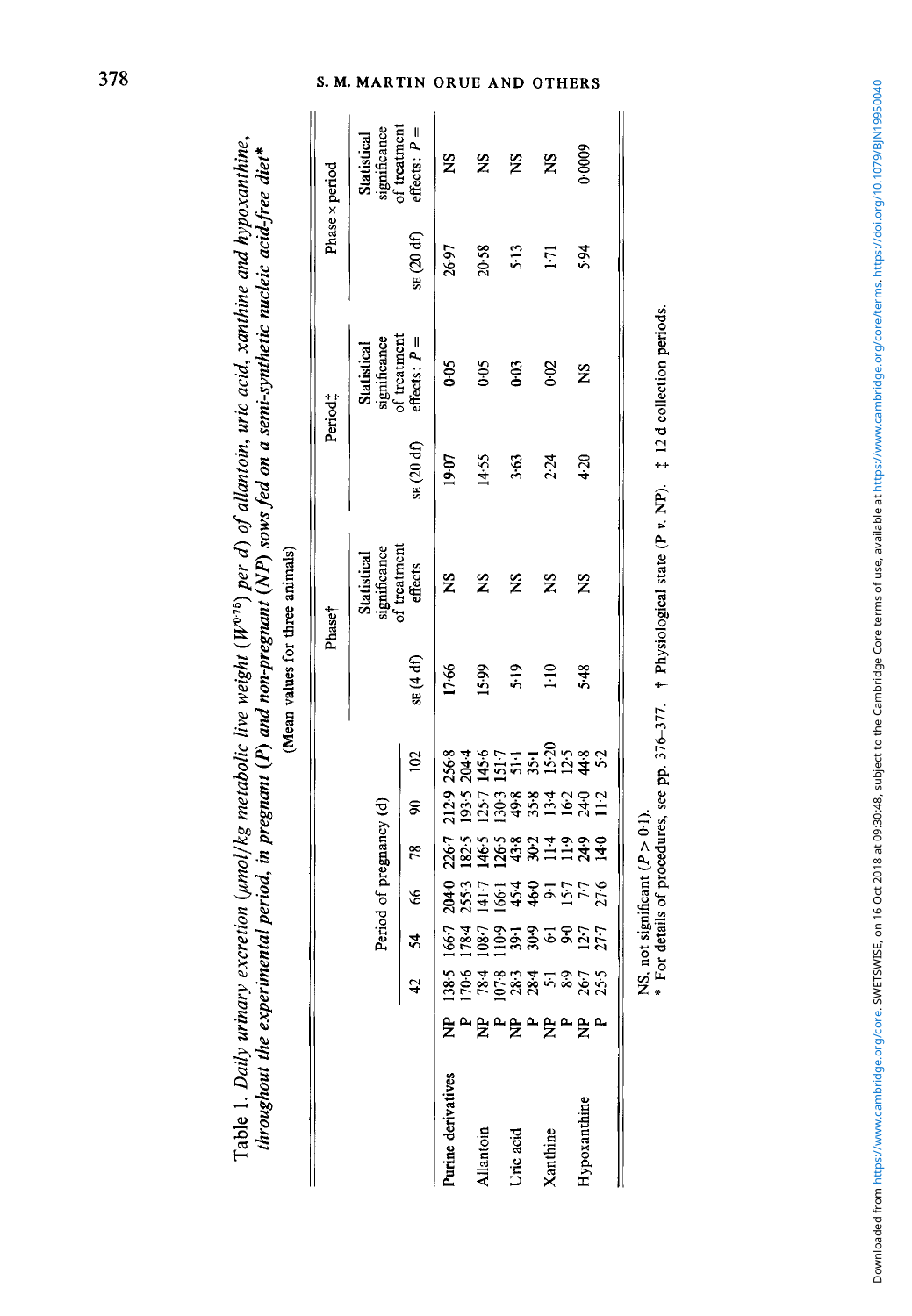45

30

15

 $\mathbf 0$ 

6

4

 $\overline{2}$  $\mathbf 0$ 8 6

4

 $\overline{2}$ 

 $\mathbf 0$ 3

Daily urinary excretion (mol/100 mol creatinine)





**Fig. 1. Daily urinary excretion (mol/ 100 mol creatinine) of allantoin, uric acid, xanthine and hypoxanthine throughout the experimental period, and their pre-experimental levels**  $(\triangle)$ **, in pregnant**  $(\square)$  **and non-pregnant**  $(\square)$ **sows fed on a semi-synthetic nucleic acid-free diet. Values are means and standard deviations represented by**  vertical bars for three animals. For details of procedures, see pp. 376–377.

a lower ratio in the last two collection periods (90-102 d collection compared with 42-90 d collection  $(P = 0.009)$ , and 90-102 d collection compared with 42-78 d collection  $(P = 0.009)$  $0.014$ ).

### *Pseudouridine*

Mean excretion of pseudouridine, as a non-salvageable pyrimidine derivative, is presented in Table 2, expressed as  $\mu$ mol/kg W<sup>0.75</sup> per d or as pseudouridine: creatinine (mol/100 mol creatinine). Fig. 2 shows the changes in pseudouridine : creatinine throughout the experimental period compared with that of total PD : creatinine.

The absence of dietary **NA** stimulated a decline in pseudouridine excretion followed by a further recovery until the *66* d collection to reach a mean value of **36.0**  (SE 2.04)  $\mu$ mol/kg W<sup>0.75</sup> in the experimental period without differences between physiological status. However, when expressed as mo1/100 mol, creatinine showed a tendency to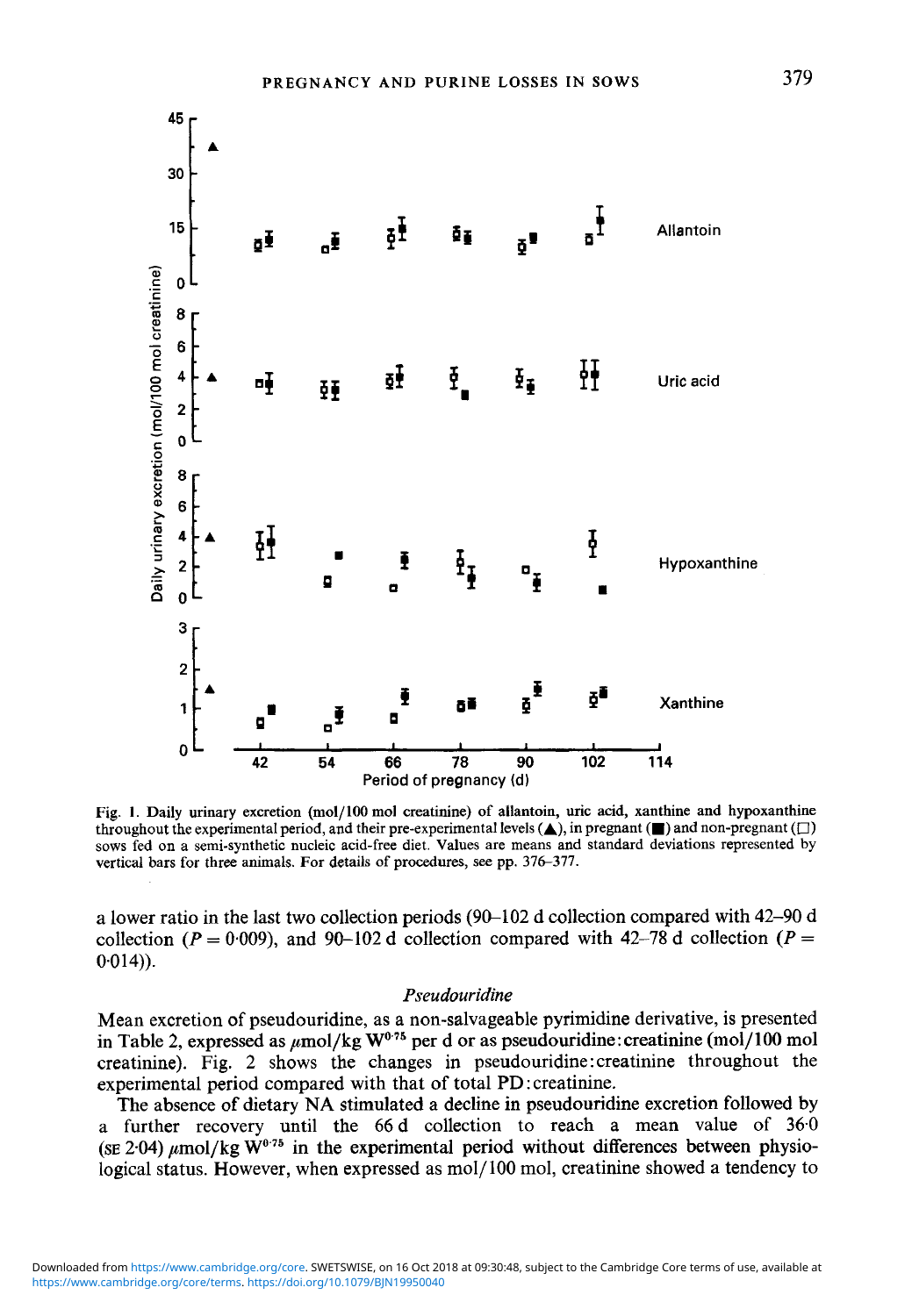|                                       |                |                                          |       |                         |              |                |                |        | Phaset                      |           | Period <sub>1</sub>            |                         | Phase x period                |
|---------------------------------------|----------------|------------------------------------------|-------|-------------------------|--------------|----------------|----------------|--------|-----------------------------|-----------|--------------------------------|-------------------------|-------------------------------|
|                                       |                |                                          |       | Period of pregnancy (d) |              |                |                |        | significance<br>Statistical |           | significance<br>Statistical    |                         | significance<br>Statistical   |
| Jrinary excretion<br>of pseudouridine |                |                                          |       |                         | 66 78 90 102 |                |                | SE(4d) | of treatment<br>effects     | SE(20 df) | of treatment<br>effects: $P =$ | $\Omega(20 \text{ d}f)$ | of treatment<br>$flects: P =$ |
| mol/kg $W^{0.75}$                     | .<br>E         |                                          |       |                         |              |                |                | 2.22   | $\frac{8}{2}$               | 3.78      | 0.0005                         | 5.35                    | S                             |
|                                       | $\overline{a}$ |                                          |       |                         | 857<br>857   | 445.3<br>445.9 |                |        |                             |           |                                |                         |                               |
| nol/100 mol                           | $rac{a}{b}$    | ។ <b>១</b> ១ ១<br>២ ភ្ន <sup>ុ</sup> ង ស | 88225 | ね st a u u<br>ひ ä a u u |              |                | ५५० ०<br>५५० ० | 0.38   | ž                           | 0.24      | 0.0001                         | 0.35                    | 0-097                         |
| creatinine                            |                |                                          |       |                         | 3.2          | $\ddot{+}$     |                |        |                             |           |                                |                         |                               |

*experimental period, in pregnant (P) and non-pregnant (NP) sows fed on a semi-synthetic nucleic acid-free diet\** $\varphi$ Table 2. *Daily urinary excretion (umol/kg metabolic live weight (* $W^{o.75}$ *) and mol/100 mol creatinine) of pseudouridine, throughout the* Table 2. Daily urinary excretion (umol/kg metabolic live weight ( $W^{8,75}$ ) and mol/100 mol creatinine) of pseudouridine, throughout the experimental period, in pregnant (P) and non-pregnant (NP) sows fed on a semi-synthetic nucleic acid-free diet\*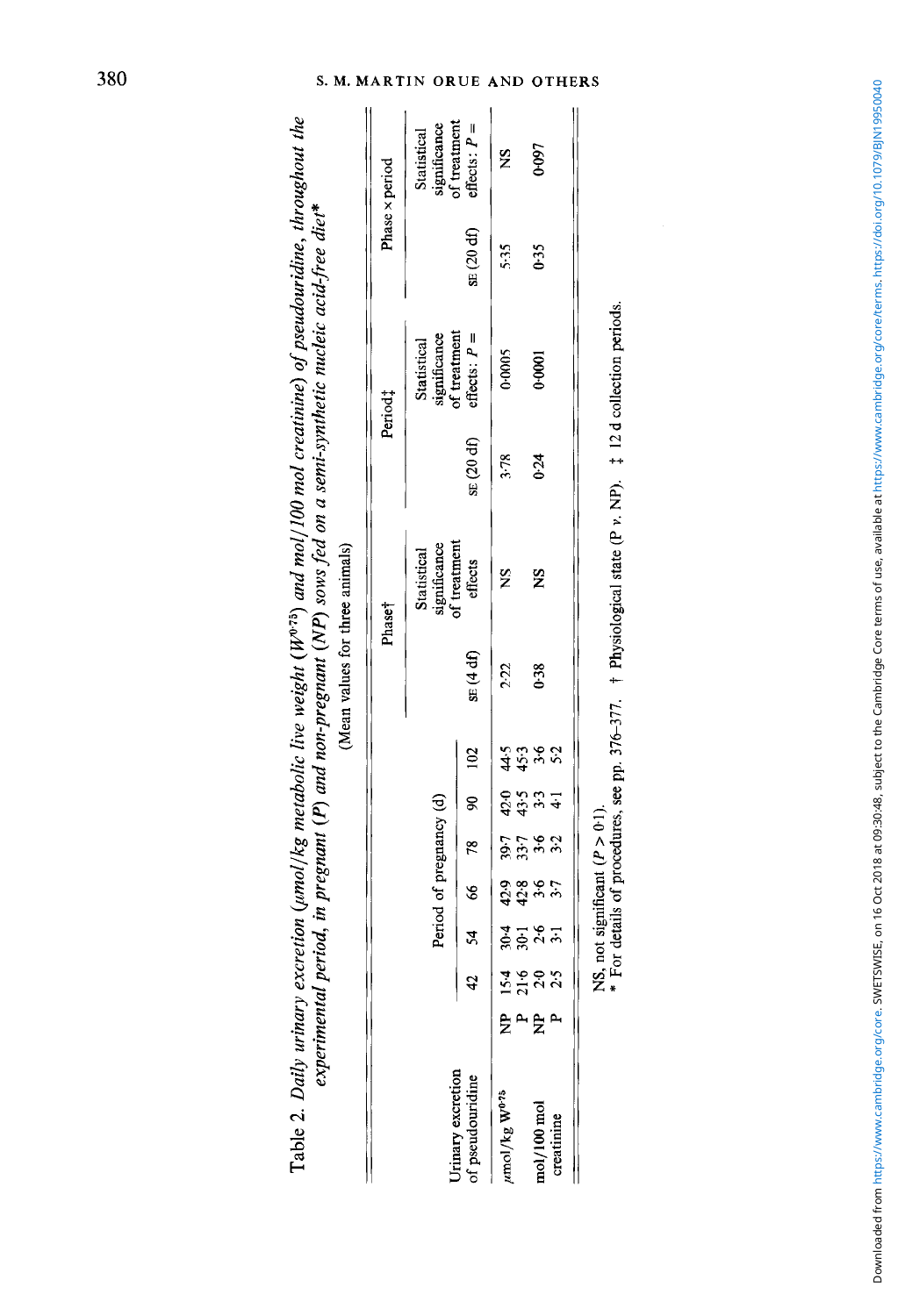

**Fig. 2. Daily urinary excretion of total purine derivatives and pseudouridine (mo1/100 mol creatinine) throughout the experimental period, and their pre-experimental levels (A), in pregnant (m) and non-pregnant** *(0)* **sows fed on a semi-synthetic nucleic acid-free diet. Values are means and standard deviation represented by vertical bars for three animals. For details of procedures, see pp. 376-377.** 

continue onwards with pregnant animals whereas non-pregnant animals maintained a constant value as shown. This effect was apparent  $(P = 0.097)$  when values were related to creatinine excretion and also when the last period **(90-120** d) was compared with previous collection periods  $(P = 0.086)$ .

### **DISCUSSION**

Many recent studies have investigated the origin and significance of PD and pyrimidine derivatives excreted in urine, usually by measuring the endogenous fraction after avoiding the flow of dietary **NA** to the duodenum. The same procedure was followed in the present study, maintaining the animals on a NA-free diet during pregnancy, to compare endogenous losses of pregnant and non-pregnant sows.

In order to avoid differences in feeding level, assuming a certain presence of NA in the diet, which could mask variations in urinary excretion of purine and pyrimidine derivatives, both groups of animals were fed on the same amount of diet. The fact that non-pregnant animals kept a constant body weight throughout the experiment suggested a possible restriction on pregnant animals; however, the effect of moderate variations in energy and protein supply on endogenous excretion seems to be negligible (Giesecke **et** *al.* **1984;**  Fujihara *et* **al. 1987;** Lindberg & Jacobsson, **1990).** 

### *Endogenous excretion of purine derivatives*

Dietary absence of **NA** was followed by a rapid, significant decrease in allantoin and, consequently, total PD excretion; the latter reached a basal level of **199.2**   $(\text{SE } 9.23) \mu \text{mol/kg W}^{0.75}$  per d which is considered the endogenous fraction of the total urinary excretion. Uric acid, hypoxanthine and xanthine excretion remained unaffected by the experimental treatment. The consistency in the rate of urinary excretion of these allantoin precursors is in agreement with findings from previous studies on ruminants (Fujihara *et al.* **1988;** Balcells *et al.* **1991, 1993),** although a progressive increase in allantoin precursors, mainly uric acid, in response to duodenal purine input, have been reported for both single-stomached animals (Roth & Kirchgessner, **1979)** and ruminant animals (Chen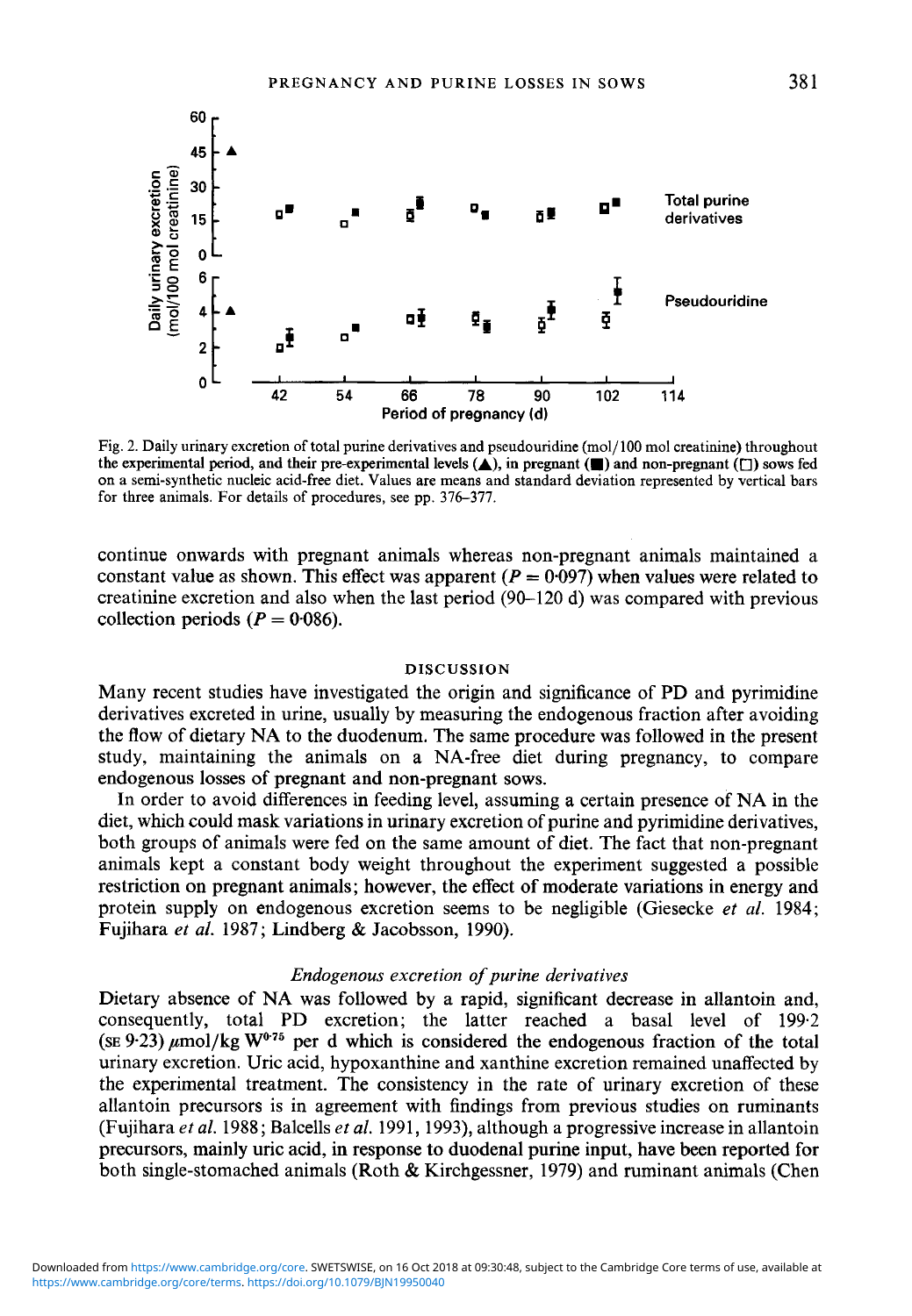$et al. 1990a$ ). Although uric acid precipitation in urine samples cannot be fully excluded we could not find any differences when **PD** and pyrimidine derivatives were analysed in fresh samples or after collection and storage  $(-20^{\circ})$  below pH 3.

Exogenous **PD** coming from absorbed diet precursors are carried by the portal vein to the liver, which constitutes the main site of degradation to allantoin due to the high activities in this organ of xanthine oxidase  $(EC\ 1.1.3.22)$  and uricase  $(EC\ 1.7.3.3)$ ; al-Khalidi & Chaglassian, 1965; Chen *et al.* 1990b), key enzymes in purine catabolism. Thus, it can be expected that an increase in duodenal **PD** absorption would be recovered as urinary allantoin. Although extrahepatic cells contain trace amounts of xanthine oxidase and uricase (al-Khalidi & Chaglassian, 1965), they may degrade a low but significant amount of endogenous **NA,** allowing disposal of salvageable catabolites by the kidneys without being transported to the liver. This might explain the constant fraction of endogenous allantoin precursors in the physiological urine.

The endogenous excretion of **PD** observed in the present study agreed well with the values reported by Chen *et al.* (1990b) in growing pigs fed on a similar diet (166  $\mu$ mol/kg W<sup>0-75</sup> per d), or those of 164, 168, 190 and 202  $\mu$ mol/kg W<sup>0-75</sup> per d reported by Fujihara *et ul.* (1987), Chen *et al.* (1990b), Balcells *et ul.* (1991) and Giesecke *et al.* (1984) respectively in sheep. The higher values observed in steers (443–468  $\mu$ mol/kg W<sup>075</sup> per d; Fujihara *et al.* (1987)) and cows (514 ,umol/kg **W0'75** per d; Chen *et al.* (1990b)) reflect the wide tissue distribution of xanthine oxidase activity (al-Khalidi & Chaglassian, 1965). Uric acid excretion in humans, as the endproduct of purine metabolism, was  $123.8 \mu$  mol/kg  $W^{\alpha_{75}}$ per d (Folin *et al.* 1924) or 2.87 mmol/d (Zollner, 1982) but Greife (1980) reported a much higher value for allantoin plus uric acid excretion in rats (130  $\mu$ mol/d or 969  $\mu$ mol/kg W<sup>075</sup> per d) probably due to the higher rates of body protein turnover in ths species (Waterlow, 1984).

Earlier work by Condon *et al.* (1970) showed that sheep receiving a standard supply of exogenous purines incorporated into their **NA** labelled purines infused duodenally in preference to labelled glycine, the main precursor of the *'de novo'* pathway. Later studies confirmed the significance of the salvage process on the metabolism of PD in sheep (Smith *et al.* 1974; Razzaque *el al.* 1981), and models developed recently to estimate duodenal flow of PD in ruminants (Chen *et al.* 1990*a*; Balcells *et al.* 1991) suggest that endogenous losses could be replaced by *'de now'* synthesis as the basis to the absence of response in **PD**  excretion at the low levels of exogenous purine input. This assumption, however, needs to be demonstrated experimentally gven that a simple purine-pool depletion cannot be excluded.

From our results the pattern of endogenous losses during the experimental period seems to preclude a depletion of the organic purine pool, suggesting constant replacement of the endogenous losses by *'de novo'* synthesis. It should be pointed out that purine analysis of the experimental diet showed a negligible contribution by the exogenous purine supply, i.e. a maximum of 16.5  $\mu$ mol/kg W<sup>0.75</sup> per d, assuming total digestion of dietary straw purine.

Endogenous synthesis balanced the purine pool in non-pregnant sows and, in addition, was able to supply enough substrate to allow the growth of the gravid uterus. However, the probable increase in metabolic activity and purine synthesis during pregnancy was not reflected in the endogenous excretion level (Fig. **2).** In contrast to our results, in a study on the effect of a continuously-altered N balance on the endogenous PD excretion using intragastric-fed animals, Chen (1989) reported a significantly higher endogenous excretion in pregnant ewes than in non-pregnant ewes.

There is a significant increase in N retention during late pregnancy (Faulkner, 1983) and probably also **in** the **NA** pool. That would lead to an increase in endogenous losses, assuming the rates of **NA** turnover are similar in all tissues. This increase might have been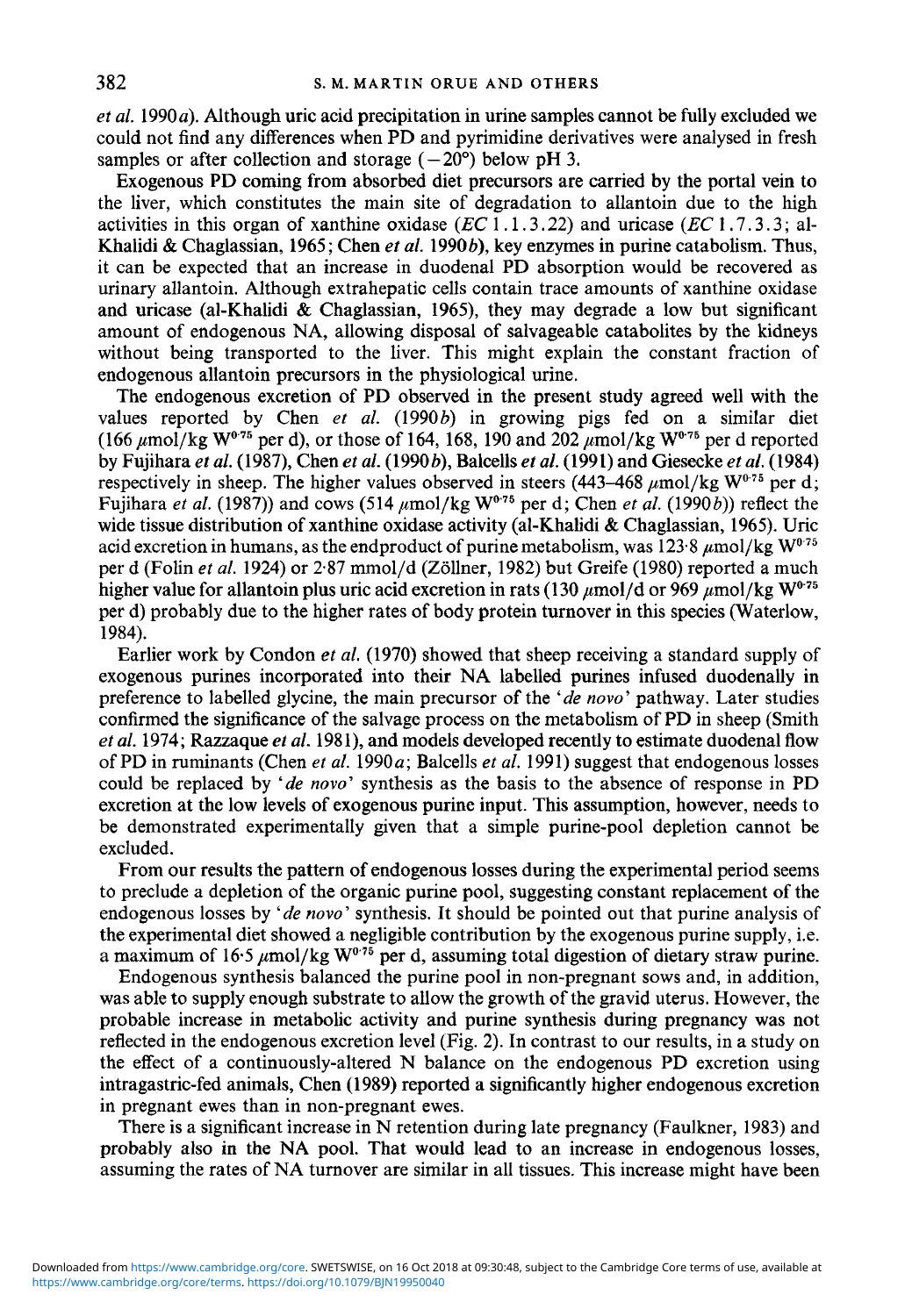masked by the high residual variation recorded in the present experiment. However, if pregnancy brings about an improvement in the efficiency of tissue NA turnover, it would explain the lack of response to changes in the physiological state. The significant decrease in urinary hypoxanthine excretion, as major salvageable PD (Hitchings, 1978) in late pregnancy, is in accordance with this suggestion.

On the other hand, only urinary PD excretion was measured and the possibility of alternative routes of purine loss during pregnancy might be considered. From the commencement of foetal renal function, amniotic fluid acts as a waste pool (Pitkin, 1974; Seeds, 1974) in which the differential rates of foetal excretion and maternal absorption produce a storage of several catabolites like creatinine, uric acid (Free & Free, 1974) and possibly all urinary PD and pyrimidine derivatives. Storage of these compounds in amniotic fluid may be a factor affecting the relationship between purine turnover and urinary losses during pregnancy.

### *Endogenous pseudouridine excretion*

We have been searching for a non-invasive method to study RNA turnover, in order to investigate the significance of the variations in this process on urinary excretion of **PD** and pyrimidine derivatives. Pseudouridine **is** a modified pyrimidine-derivative constituent of t-RNA (2-9 residues/molecule) and r-RNA *(252* residues/molecule; Sander *et al.* 1986 *b).*  Like every modified nucleoside pseudouridine **is** not incorporated into RNA (Borek *et al.*  1977; Gehrke *et al.* 1979), being excreted in urine during RNA turnover without possible further metabolism (Weissman *et al.* 1962). If it is assumed that the RNA chain contains less than 1 % of total nucleosides as pseudouridine (Weissman *et al.* 1962), the high urinary excretion recorded (36.0 (SE 2.04)  $\mu$ mol/kg W<sup>0.75</sup> per d), about 20% of total purine excretion, confirms the organic inability to re-utilize this compound and, hence, its potential value as a RNA-turnover marker. The extent of pseudouridine losses (36.0  $\mu$ mol/kg W<sup>0.75</sup> per d or 3.4 mol/100 mol creatinine) is consistent with observations reported by Weissman *et al.* (1962) in mice  $(28.4 \mu \text{mol/kg W}^{0.75} \text{ per d})$ , and Puchala *et al.* (1993) in cows (20.5  $\mu$ mol/kg W<sup>0.75</sup> per d) and sheep (20.3  $\mu$ mol/kg W<sup>0.75</sup> per d), although these values were consistently higher than those reported for children  $(15.2 \mu \text{mol/kg W}^{0.75})$ per d; Schöch *et al.* 1982) or adults  $(7-10.4 \mu \text{mol/kg W}^{0.75}$  per d; Borek & Kerr, 1972).

The fact that in the present experiment animals were fed on a NA-free diet could explain the differences between our findings and those recorded in normally-fed animals. However, Puchala *et al.* (1993) demonstrated that urinary pseudouridine excretion is not affected by duodenal NA supply. Nevertheless, it is difficult to explain the wide variation between studies, assuming that for mammals both pseudouridine distribution and turnover rate are similar (Khan *et al.* 1978). However, significant differences associated with body development have been reported in the literature (Trisch et al. 1979; Sander et al. 1986a; Puchala *et al.* 1993) and this may help to explain the variation discussed previously.

The authors are not familiar with any findings on urinary excretion of modified purine or pyrimidine residues in pregnant animals, but the trend towards increased pseudouridine excretion in pregnant *v.* non-pregnant sows  $(P = 0.097, \text{ Table 2})$  seems to reflect a higher rate of protein synthesis and NA turnover in late pregnancy, although further studies are needed to elucidate this possibility.

#### *Conclusion*

It is concluded that pregnancy did not affect endogenous PD excretion in sows. Thus, equations developed previously for non-pregnant animals (Balcells *et al.* 1991) to estimate the duodenal flow of purines from measurements of urinary **PD** excretion would not appear invalid when extended for use with pregnant animals.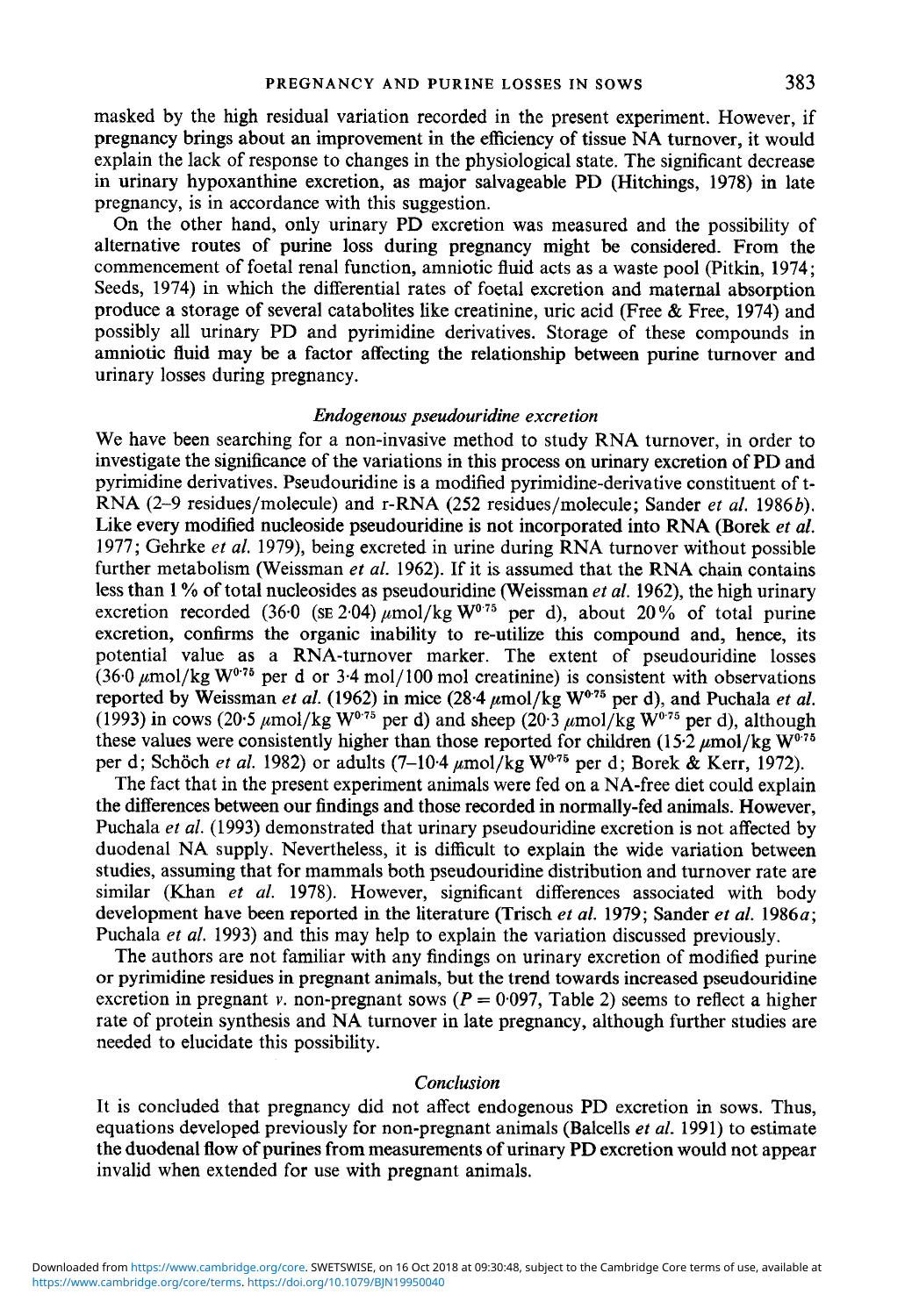The authors are grateful to Dr Fondevila **M.** for his critical review of this manuscript. They also thank **J. C.** E. Surra for analytical assistance. This **work** has been supported by the CICYT Project Gan 91-1050-C02-01.

#### **REFERENCES**

- al-Khalidi. U. A. S. & Chaglassian, T. H. (1965). The species distribution of xanthine oxidase. *Biochemical Journal* **97,** 3 18-320.
- Agricultural Research Council (1981). *The Nutrient Requirements of Pigs*. Slough: Commonwealth Agricultural Bureaux.
- Balcells, J., Guada, **J.** A,, Castrillo, C. & Gasa, J. (1991). Urinary excretion of allantoin and allantoin precursors by sheep after different rates of purine infusion into the duodenum. *Journal of Agricultural Science, Cambridge*  **116,** 309-3 17.
- Balcells, J., Guada, **J.** A,, Castrillo, C. & Gasa, **J.** (1993). Rumen digestion and urinary excretion of purine derivatives in response to urea supplementation of sodium-treated straw fed to sheep. *British Journal of Nutrition 69,* 721-732.
- Balcells, J., Guada, **J.** A,, Peiro, J. M. & Parker, D. **S.** (1992). Simultaneous determination of allantoin and oxypurines in biological fluids by high-performance liquid chromatography. *Journal of Chromatography* **575,**  153-157.
- BMDP (1990). In *Statistical Software Manual,* [w. J. Dixon, editor]. Berkeley, Los Angeles and Oxford: University of California Press.
- Borek, E., Baliga, B. **S.,** Gehrke, Ch. W., Kuo, C. W., Belman, **S.,** Troll, W. & Waalkes, T. P. (1977). High turnover rate of transfer RNA in tumor tissue. *Cancer Research* **37,** 3362-3366.
- Borek, E. & Kerr, **S.** J. (1972). Atypical transfer RNA's and their origin in neoplastic cells. *Advances in Cancer Research* **16,** 163-190.
- Chen, **X.** B. (1989). Excretion of purine derivatives by sheep and cattle and its use for the estimation of absorbed microbial protein. PhD Thesis, University of Aberdeen.
- Chen, **X.** B., Hovell, F. D. DeB., Orskov, E. R. & Brown, D. **S.** (1990a). Excretion of purine derivatives by ruminants: effect of exogenous nucleic acid supply on purine derivative excretion by sheep. *British Journal of Nutrition* **63,** 131-142.
- Chen, X. B., Ørskov, E. R. & Hovell, F. D. DeB. (1990b). Excretion of purine derivatives by ruminants: endogenous excretion, differences between cattle and sheep. *British Journal of Nutrition* **63,** 121-129.
- Condon, R. J., Hall, *G.* & Hatfield, E. E. (1970). Metabolism of abomasally infused 14C labeled ribonucleic acid, adenine, uracil, and glycine. *Journal of Animal Science* **31,** 1037-1038.
- Faulkner, A. (1983). Foetal and neonatal metabolism. In *Nutritional Physiology of Farm Animals.* 1st ed., pp. 203-207 [J. A. F. Rook and **P.** C. Thomas, editors]. New York: Longman Inc.
- Folin, O., Berglund, H. & Derick, C. (1924). The uric acid problem. An experimental study on animals and man, including gouty subjects. *Journal of Biological Chemistry* 60, 361-479.
- Free, A. H. & Free, H. **M.** (1974). Laboratory interrelations of amniotic fluid and urine. In *Current Topics in Clinical Chemistry, vol. 1. Amniotic Fluid: Physiology, Biochemistry and Clinical Chemistry,* pp. 3746 **[S.**  Natelson, A. Scommegna and M. B. Epstein, editors]. New York and London: John Wiley and Sons.
- Fujihara, T., Orskov, E. R., Reeds, P. **J.** & Kyle, D. **J.** (1987). The effect of protein infusion on urinary excretion of purine derivatives in ruminants nourished by intragastric nutrition. *Journal of Agricultural Science, Cambridge* **109,** 7-12.
- Fujihara, T., Chen, **X.** B., Orskov, E. R. & Hovell, F. D. (1988). The possible use of purine derivatives in urine to estimate rumen microbial protein production. In *Proceedings of 5th International Symposium on Protein Metabolism and Nutrition. European Association of Animal Production Publication* no. 35. pp. 17-18. [W. Browen, editor]. Rostock, Germany: Wilhelm-Pieck University of Rostock.
- Gehrke, C. W., Kuo, K. C., Waalkes, T. **P.** & Borek, E. (1979). Patterns of urinary excretion of modified nucleosides. *Cancer Research* **39,** 11 50-1 153.
- Giesecke, **D.,** Stangassinger, M. & Tiemeyer, W. (1984). Nucleic acid digestion and urinary purine metabolites in sheep nourished by intragastric infusions. *Canadian Journal of Animal Science* 64, Suppl., 144–145.
- Greife, H. A. (1980). Nitrogen utilisation of microbial nucleic acids in the growing rat. In *Proceedings of the 3rd European Association of Animal Production Symposium on Protein Metabolism and Nutrition. European Association of Animal Production Publication* no. 27, pp. 159-167 [H. **J.** Oslage and K. Rohr, editors]. Braunschweig, Germany : Institute of Animal Nutrition.
- Hitchings, G. H. (1978). Uric acid: chemistry and synthesis. In *Uric Acid,* pp. 1-20 [w. N. Kelly and **J.** M. Weiner, editors]. Berlin, Heidelberg and New York: Springer-Verlag.
- Khan, M. **S.** N., Salim, M. & Maden, B. E. H. (1978). Extensive homologies between the methylated nucleotide sequences in several vertebrate ribosomal ribonucleic acids. *Biochemical Journal* **169,** 53 1-542.
- Lindberg, **J.** E. (1991). Nitrogen and purine metabolism in preruminant and ruminant goat kids given increasing amounts of ribonucleic acids. *Animal Feed Science and Technology* **35,** 21 3-226.
- Lindberg, **J.** E. & Jacobsson, K.-G. (1990). Nitrogen and purine metabolism at varying energy and protein supplies in sheep sustained on intragastric infusion. *British Journal of Nutrition* **64,** 359-370.